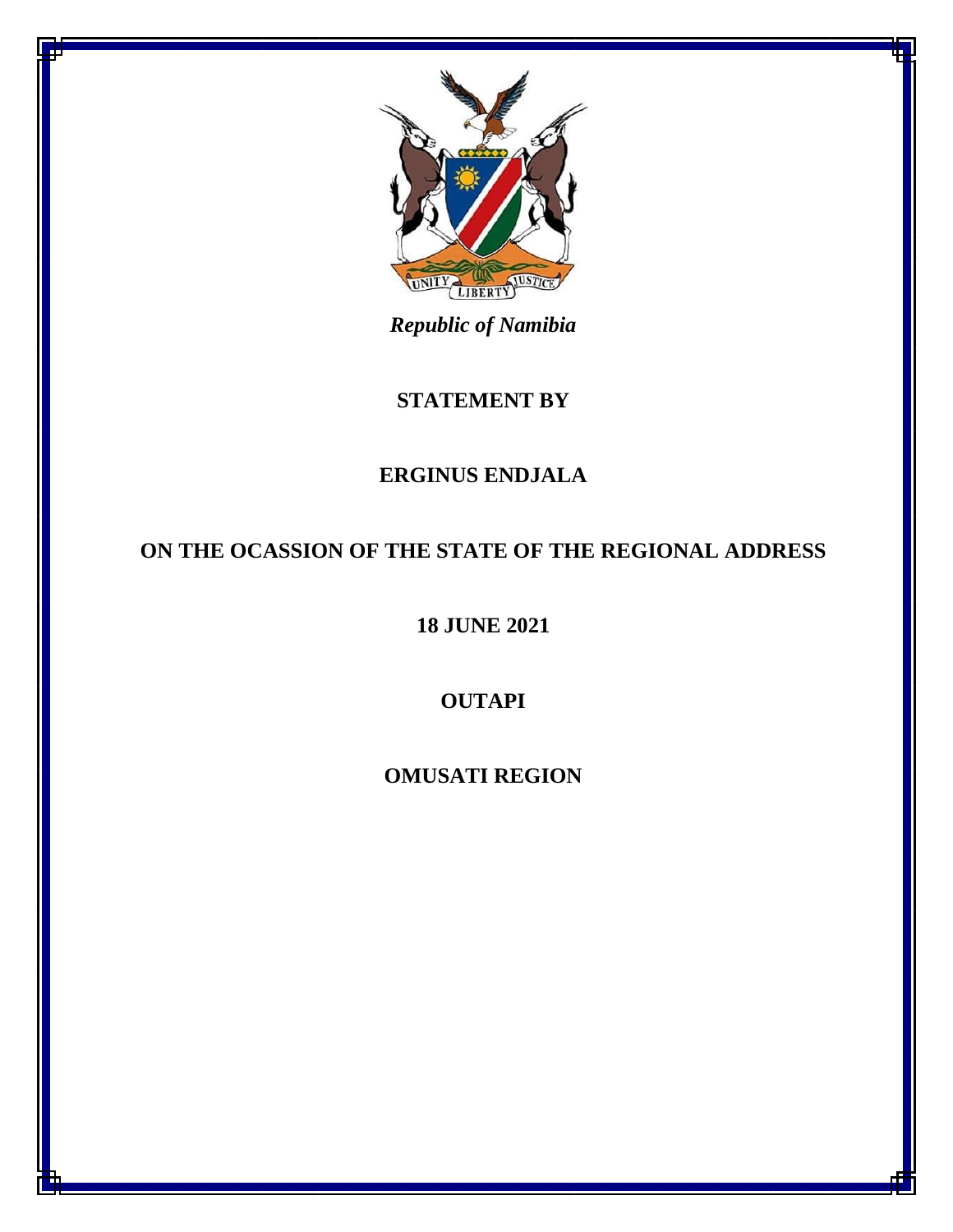**Honourable Cde Andreas Shintama, Chairperson of Omusati Regional Council Honourable Regional and Local Authority Councillors Your Worship Cde Selma Nelago Asino, Mayor of Outapi Town Tatekulu Oswin Shifiona Mukulu, Chief of Ombalantu Traditional Authority Tatekulu Johannes Mupiya Japhet, King of Ongandjera Traditional Authority Tatekulu Shikongo Taapopi, King of Uukwaluudhi Traditional Authority Tatekulu Herman Iipumbu, Chief of Uukwambi Traditional Authority Tatekulu Daniel Shooya, Chief of Uukolonkadhi Traditional Authority Tatekulu Matias Walaula, Chief of Ombandja Traditional Authority Mr. Abisai Shaningwa, Acting Chief Regional Officer of Omusati Regional Council Commissioner Titus Shikongo, Regional Commander of the Namibian Police Heads of the Government Institutions Captains of Industries**

**Spiritual Leaders** 

**Members of the Media**

**Ladies and Gentlemen,**

**It is my distinct honour and privilege for having been accorded this opportunity to address you all today, Friday, 18 June 2021 in this August House. This duty is carried out in accordance with the Article 110, Sub-article 5 and 6 of the Constitution of the Republic of Namibia which requires the Regional Governor to attend a Meeting of the Regional Council of the Region once every year.** *"It shall occur after the President address Parliament in terms of Article 32 Sub-Article 2.*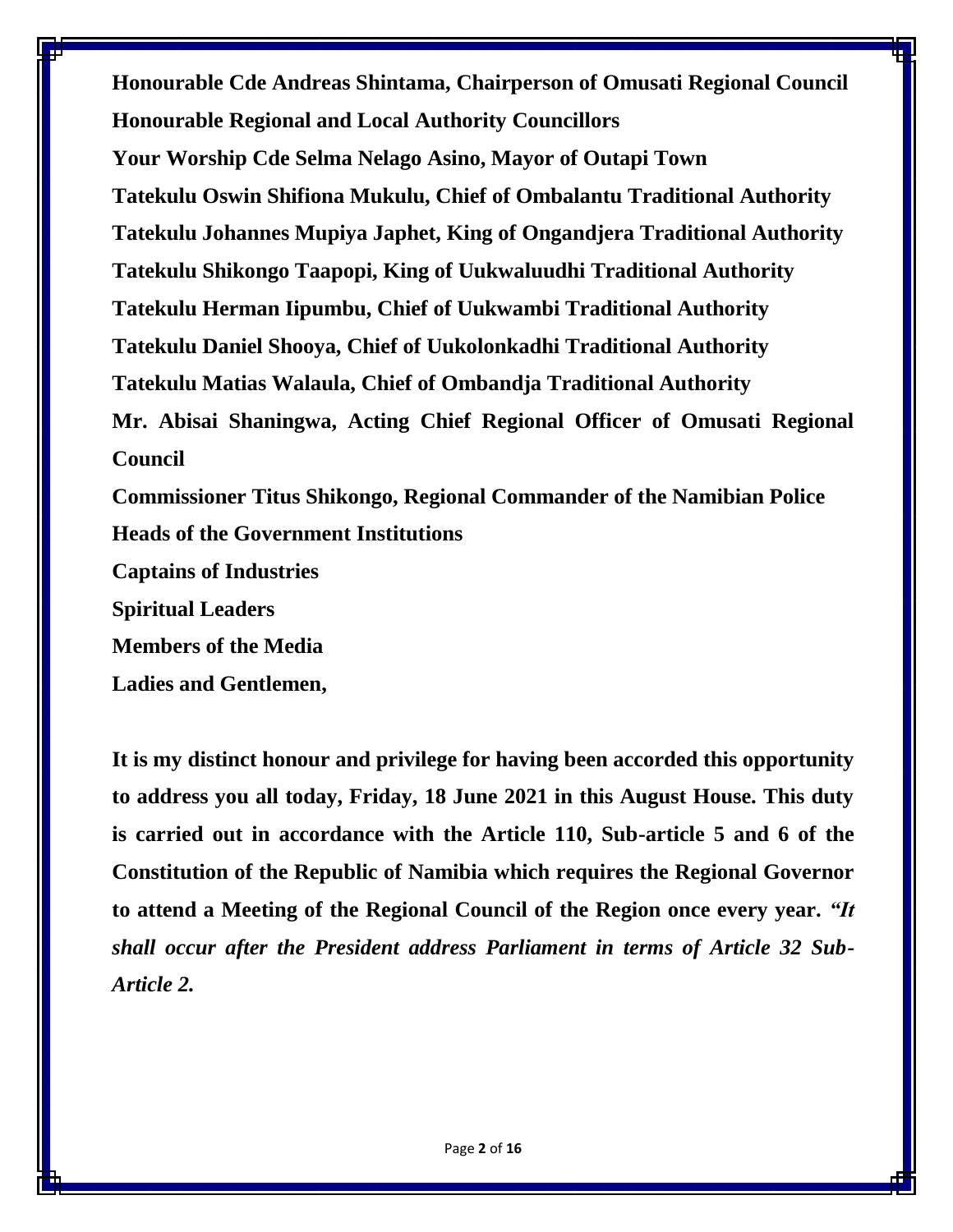*It further stipulates that during the Meeting, the Regional Governor shall address the Regional Council on the State of the Region, on the previous planned activities of the Central Government in the Region and thereafter be available to respond to questions".* 

**At the outset, it is vital to remind this August House that the number of attendants is drastically reduced due to increasing cases of Covid-19. The pandemic is real and continue to annihilate the lives of the people worldwide, including in our beautiful Republic. To save lives, it is critical to adhere to health protocols set, i.e. to properly wear face masks, regularly washing and sanitizing our hands, keeping social distance of 1.5 meter and avoiding unnecessary overcrowdings. Shall we rise in remembrance of those who succumbed to this deadly Covid-19 pandemic and its effects. May their souls rest in eternal peace!** 

**Allow me at this juncture to frankly thank the Government of the Republic of Namibia, through the Ministry of Health and Social Services, in particular His Excellency the President, Dr. Hage G. Geingob in his capacity as the Chairperson of the National Covid-19 Task Force, for having provided much needed leadership since the outbreak of Covid-19 in the country, and for his tirelessly effort and his Team which culminated into the procurement of the Covid-19 vaccine and the rollout thereof countrywide.**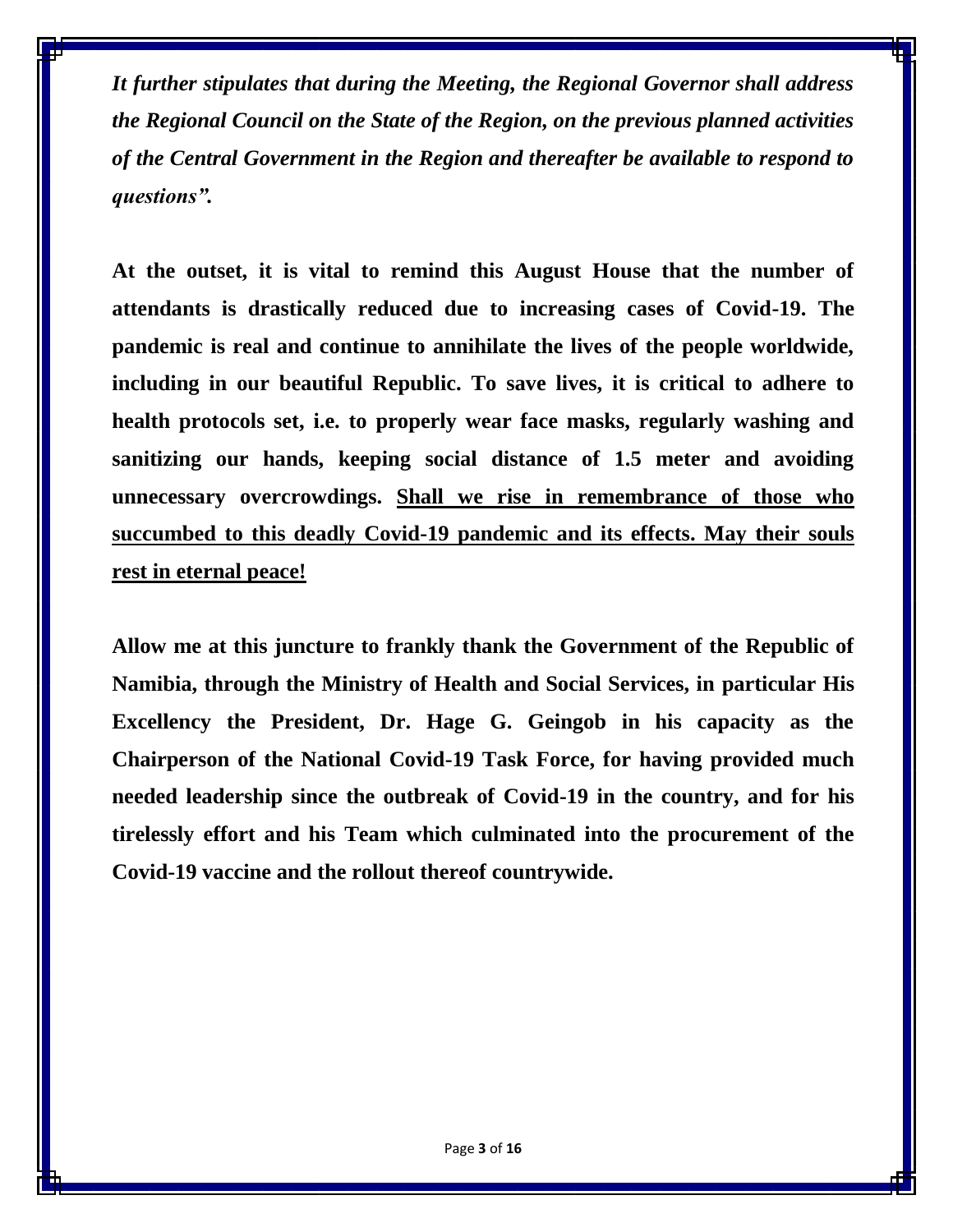**Honourable Chairperson Honourable Members,**

**To date, in Omusati Region a total number of 10,170 people have been tested, out of which 1,629 are confirmed positive, with 112 active cases and 1,493 recovered. Sadly, 20 people passed away due to Covid-19 and other related complications. Likewise, a total number of 64 health workers in our Region has contracted Covid-19 virus in all our District Hospitals. Besides, it is encouraging to learn that a total number of 4,872 have been vaccinated since 19 April 2021 to date. A total number of 2,966 received their first doze while 1906 have completed their dozes. Hence, I hereby urge all Omusati residents to visit vaccination centres and receive your doze in effort to save lives.** 

**It is evident that the disastrous effects of the Covid-19 pandemic are not only affecting the health of our nation, but it still continues to negatively affecting the economy, locally and globally. As a result, industries and small income generating activities are closed down which ultimately resulted in loss of income of some citizens, the shortage of indispensable goods and services on local markets, including other social anomalies amongst others. Surely, all these anomalies have negatively affected implementation and eventually culminated into either delays or incompletion of some Projects in our Region. Notwithstanding such delays, we are really determined to complete all Projects within a remaining timeframe and thereby avoiding returning funds to Treasury.**

**Besides, the said challenges, it is pleasing to observe that our Government is resolute and continues to allocate resources within its means through line Ministries to all 14 Regions.**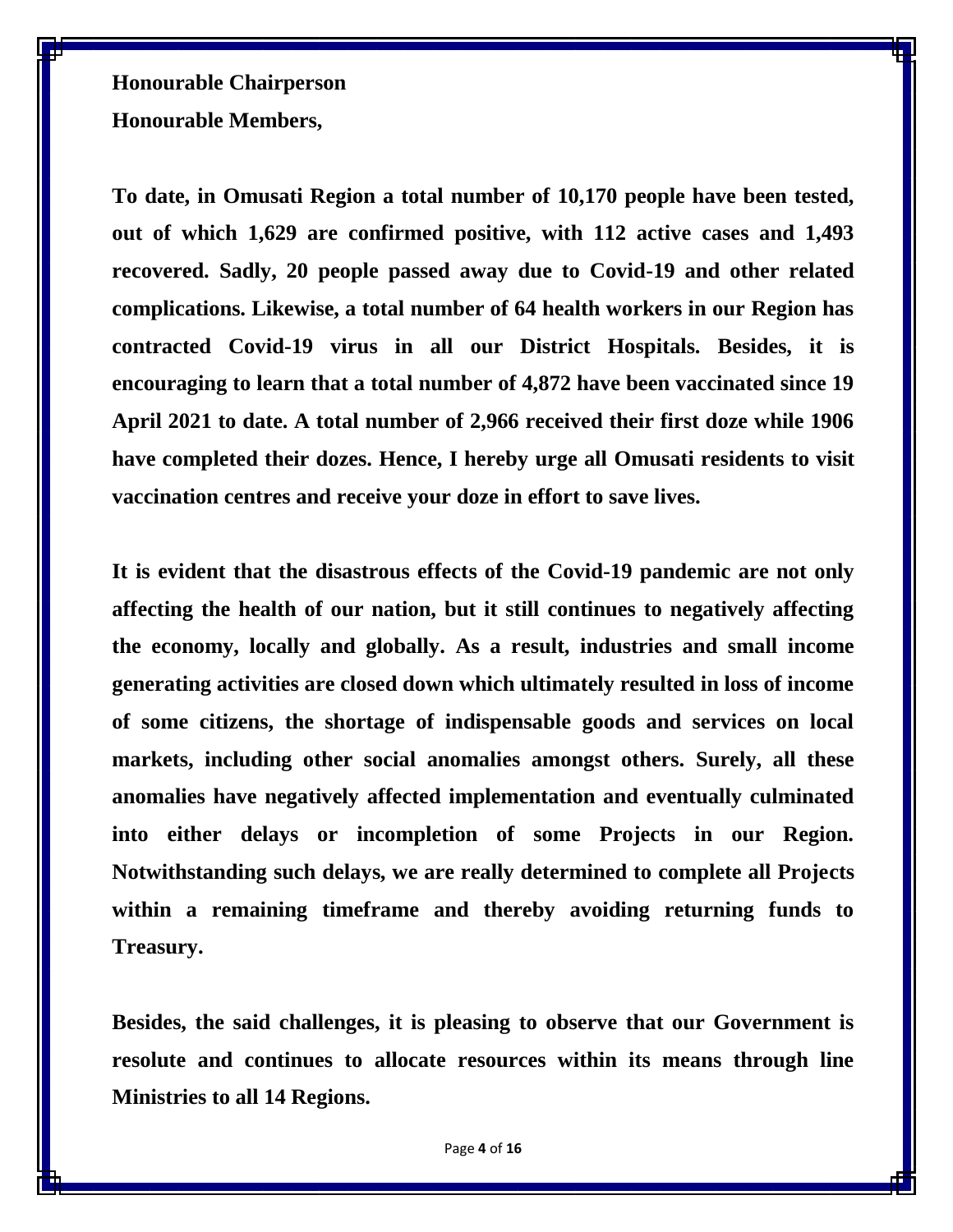**The allocated funds are meant to ascertain improved service delivery, upliftment of the living standards of our people and bringing services closer to our citizens. Against this background, it is now my distinct pleasure to present to this August House all planned developmental activities which unfolded during the 2019/2020 -2020-2021 Financial Years in Omusati Region.**

**Hon Chairperson Hon Members,**

**Pertaining to development of infrastructure, it is pleasing to state that an amount of N\$883,212.65 was spent on electrification of Ondombe yaMalungandjamba and Ombeli in Anamulenge Constituency and Eethika in Ruacana Constituency. Also, an amount of N\$9,000,000.00 was spent on construction of substation for bulk supply of 5 MVA in Outapi and 2 MVA for Okalongo Substation, respectively. Meanwhile, through Regional electrification NORED has electrified 243 sites worth N\$10,352,657.28. Likewise, an amount of N\$169,500.00 was spent on bursaries and internships of 4 students in the Region.** 

**An amount of N\$4,000,000.00 was earmarked for construction of services in Okalongo and Onesi Settlements. However, allocated funds were not sufficient for implementation of the said Projects. Hence, the Regional Council was granted permission to deviate allocated funds into the said Settlements.**

**An amount of N\$1,423,867.14 was spent on rehabilitation of roads in Onesi, Ogongo Settlements and Tsandi Village Council.**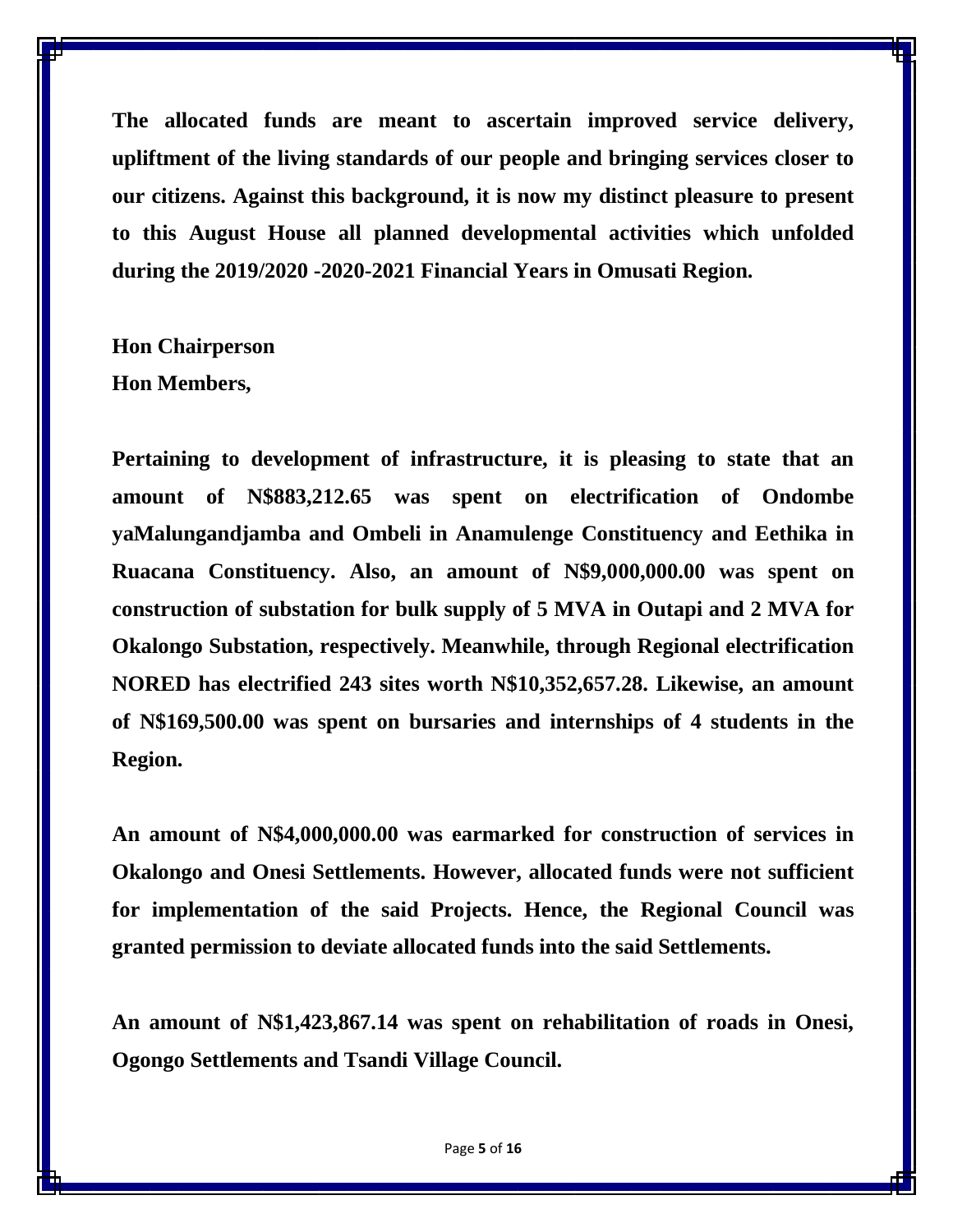**Likewise, an amount of N\$1,237,278.00 was spent on Planning and Surveying in Onesi Proper at Extensions 1 and 2 and in Okalongo at Extension 3 and 4. Furthermore, an amount of N\$4,780,851.98 was spent on some re-graveling, and upgrades to bitumen standards in Tsandi Village, Outapi, Oshikuku, Ruacana Town Councils.** 

**An amount of N\$740,457.00 was spent on construction of a Regional Council House where Cuban experts were accommodated, a Car Parking, replacement of Streetlights at ORC Head Office, including a storeroom at Ruacana Constituency. An amount of N\$1,034,937.68 was spent on construction of car ports, installation of electrical security lights, water tank, sign boards and aircons at Outapi Regional Head Office and Outapi District Hospital.** 

**An amount of N\$62,215.00 was spent on remedial of a Treatment Plant in Ogongo Settlement. Likewise, in Elim Constituency, an amount of N\$114,094.50 was spent on remedial work for Okapuku Earth Dam. An amount of N\$184,493.48 was spent on retention for construction of sewer in Tsandi Village Council and an amount of N\$50,000.00 was spent on cleaning of sums at Settlements. An amount of N\$73,196.78 was spent on the Commemoration of the World Food Day in Outapi Constituency.** 

**Honourable Chairperson Honourable Members,**

**As far as provision of water in rural areas is concern, the Regional Council in conjunction with the Ministry of Agriculture, Water and Land Reform spent an amount of N\$13,526,663.00 on cleaning, pump testing, installation of solar**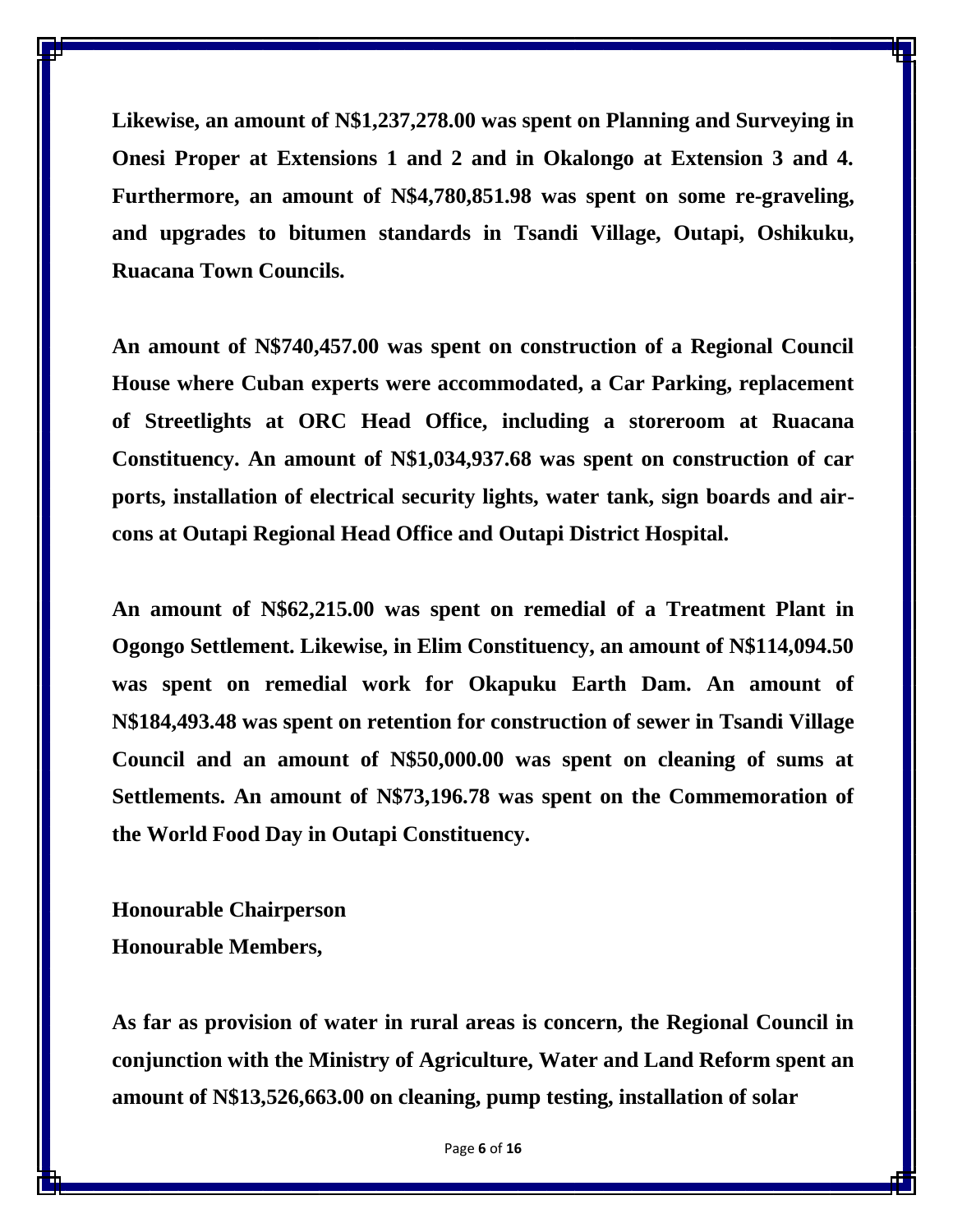**systems and purchasing of materials for hand pumps in different Constituencies. Again, N\$6,253,560.94 was spent on drilling of 17 boreholes, solar installation, cleaning; and including rehabilitation of 15 boreholes and provision of short pipes. An amount of N\$1,516,335.00 was spent on construction of 12 earth dams while an amount of N\$3,204,133.07 for construction of 178 pit latrines at households throughout the Region, while Outapi Town Council constructed 17 pit latrines worth N\$112,000.00 for informal settlement within Outapi Town.** 

**An amount of N\$5,430,409.85 was spent on construction of the Early Development Centers at Okahao, Outapi, Ogongo, Otamanzi, Oshikuku and Tsandi Constituencies. A total amount of N\$59,881,751.95 was spent for development of health infrastructure via construction of Out Patient Department (OPD), and ablution block at Okahao District Hospital, construction of Oikokola Primary Health Care Clinic and Oshikulufitu Clinic and Staff accommodation.** 

**Again, a total amount of N\$14,096,068.13 was received from the Environmental Investment Fund to mitigate the human-wildlife conflict management and for adaption of previous drought experienced over the past three years. A new elephant waterproof was created to mitigate the elephant livestock conflict at Amanyanganyanga water point at the cost of N\$204,734.51.**

**A total amount of N\$17,972,569.53 was spent on construction of sewer, water and electricity at Tsandi Village Council, Outapi and Oshikuku Town Councils. An amount of N\$8,468,094.00 was spent for servicing 1342 plots in Ruacana, Outapi, Oshikuku, Okahao Town Councils.**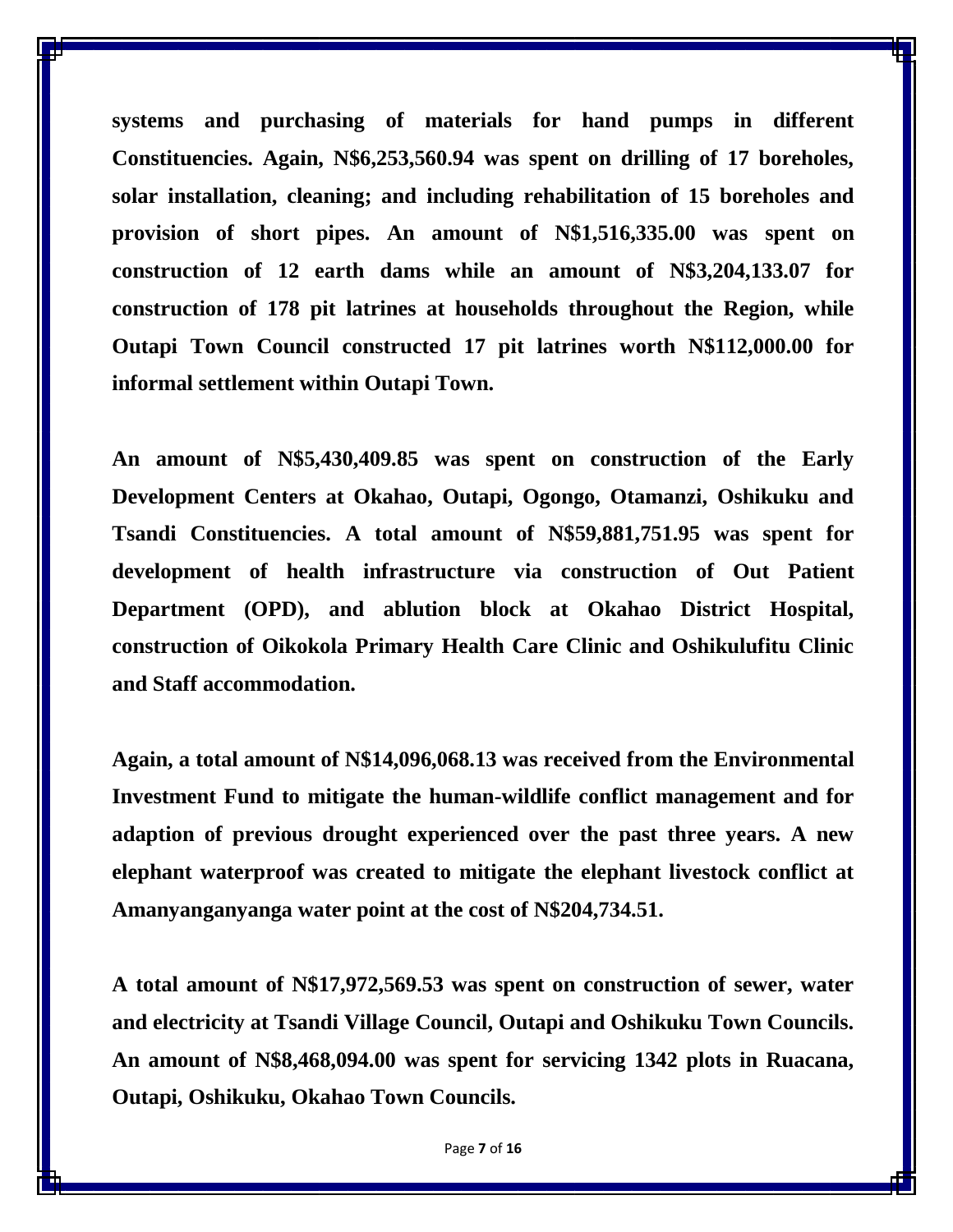**In addition, Government Institutions Pension Funds (GIPF) approved home loan mortgages and land servicing worth N\$64,848,188.00 to Local Authorities within the Region.** 

**Pertaining to the education sector, an amount of N\$8,834,445.35 was spent on construction of classrooms and ablution facilities. An amount of N\$1,396,471.40 was spent on construction of a dining hall and kitchen at Hiaukambe CS in Ruacana Constituency. Again, an amount of N\$4,168,551.84 was spent on renovation of ablution facilities in hostels as response to mitigate the effect of Covid-19 pandemic.** 

**An amount of N\$72,000,000.00 was spent on expansion of Nakayale Vocational Training Centre in conjunction with our strategic partners NTA, EU and GIZ. Furthermore, an amount of N\$400,000.00 was spent on construction of Olefa Open Market in Outapi by Outapi Town Council, meanwhile N\$43,000,000.00 on construction of Outapi Industrial Park, and N\$42,058,940.39 for the construction of Omahenene Business Park by the Ministry of Industrialisation and Trade via NIDA.**

**An amount of N\$78,149,741.25 was spent on construction of Oshikuku Police Station, including N\$1,475,632.47 for procurement of furniture and vehicles. An amount of N\$811,222.57 was spent on construction of the Cultural Heritage Centre in Oshikuku while an amount of N\$600,000.00 was spent for the construction of the open market in Tsandi.** 

**Honourable Chairperson Honourable Members,**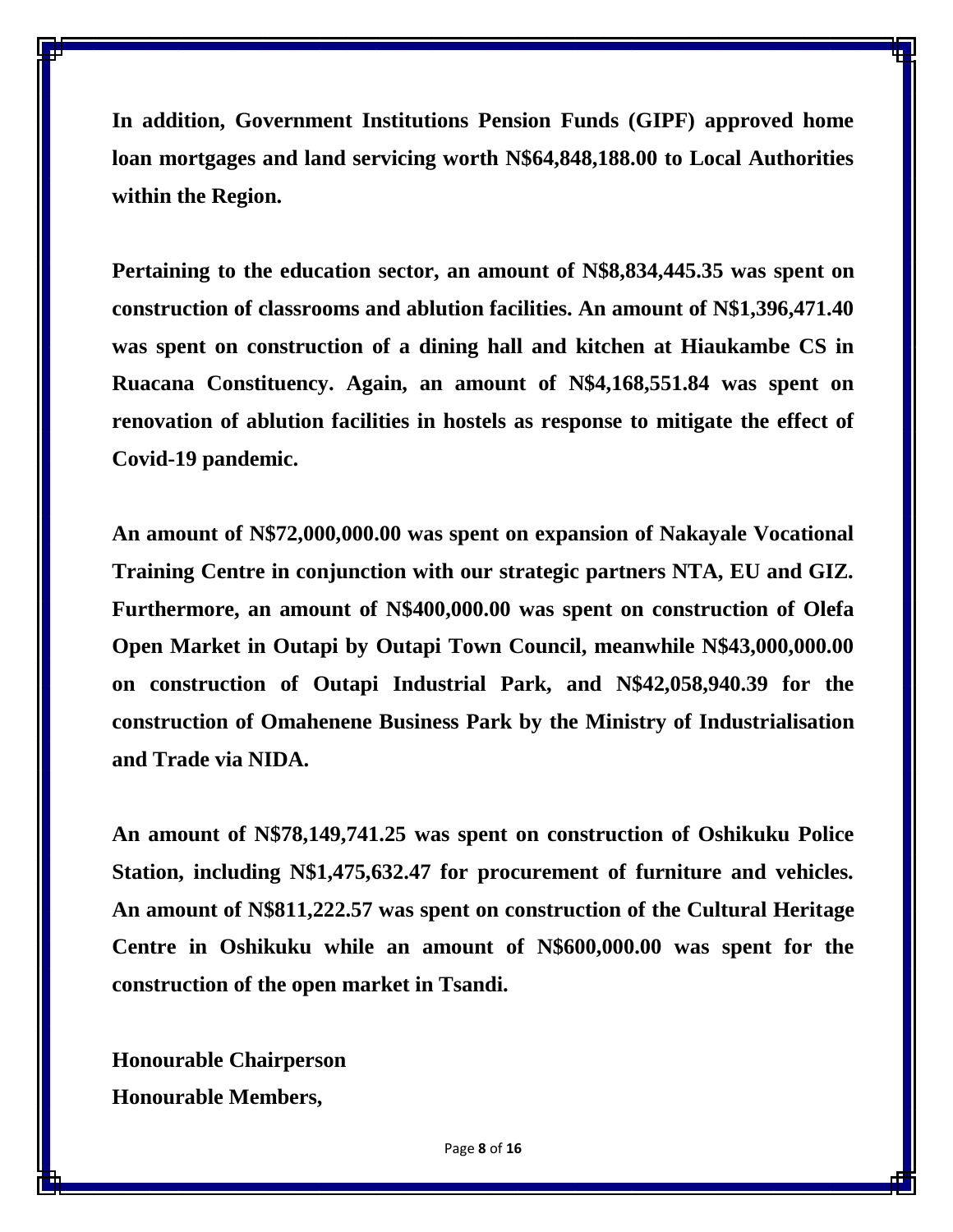**Equally, an amount of N\$229,000.00 was spent for land compensation by Outapi Town Council.** 

**The Ministry of Agriculture, Water and Land Reform spent an amount of N\$1,336,055.00 for registration of communal land rights, capital projects and issuing of 1807 customary land rights certificates, 4 rights of leasehold certificates and 3 occupational land rights certificates.**

**The Ministry of Industrialization and Trade issued business registration for 696 close corporations, 45 sole trades and 135 small and medium enterprises certificates. Also, the Ministry of Agriculture, Water and Land Reform successfully implemented Dryland Crop Production Programme through provision of 27 tons of certified seeds, 10 tons of Limestone Ammonium Nitrate (LAN) during the 2019/2020 Financial Year and 20 tractors for ploughing and weeding services. The total number of private tractors registered for the subsidy scheme was 55 and 17 weeding groups.** 

**The subsidy for ploughing per hectare is N\$350 while for weeding is N\$250 per hectare. Out of 6 planters, only 5 that are functional. A total number of 27 contractual casual drivers operated the GRN tractors. Meanwhile, a total amount of N\$708,029.00 was allocated for the 2020/2021 FY for ploughing and weeding services through the Dry Crop Production Programme (DCPP). The Cereal Value Chain Development Programme (CVCDP) was allocated an amount of N\$50,000.00 for the period under review.**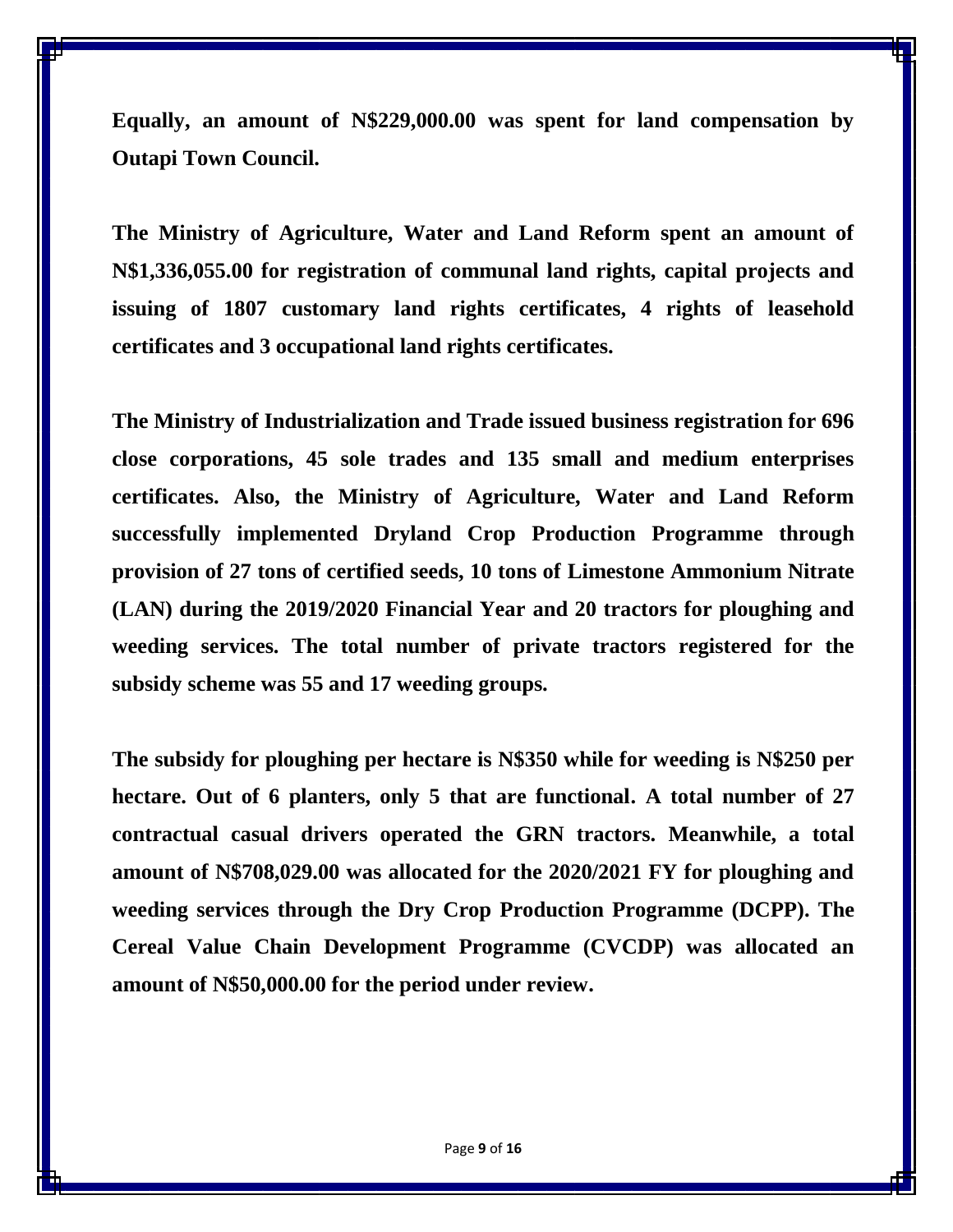**The Ministry of Fisheries and Marine Resources trained 46 local farmers, registered 35 new farmers, stocked 29 farmers with fingerlings and harvested 28.1 tons of fish at Epalela and Onavivi Inland Aquaculture Centres, respectively. The fish harvested were mainly sold to the community of Omusati Region as part of food security and nutrition value chain.** 

**Furthermore, I am pleased to inform you that the Social Security Commission and Rössing Foundation approved the funding of N\$1,950,000.00 for two years 2018 - 2019 FY. The funding was earmarked for establishment of an agricultural project which employed 11 employees i.e. 2 males and 9 females in Oshikuku Constituency.**

**The Ministry of Home Affairs, Immigration and Safety and Security successfully issued 4253 birth certificates, 1949 late birth certificates, 1769 death certificates, 1685 duplicates of birth certificates, 6667 new IDs, and registered 1535 learners to acquire new IDs.**

**It pleasing to state that the Ministry of Health and Social Services continues to ensure the wellbeing of the Namibian people through the provision of antiretroviral therapy (ARV) at 40 clinics, 6 health centres and 4 district hospitals, including some outreach points. As a result, the total number of active clients on ARV were 27,597 in our Region.** 

**Honourable Chairperson Honourable Members,**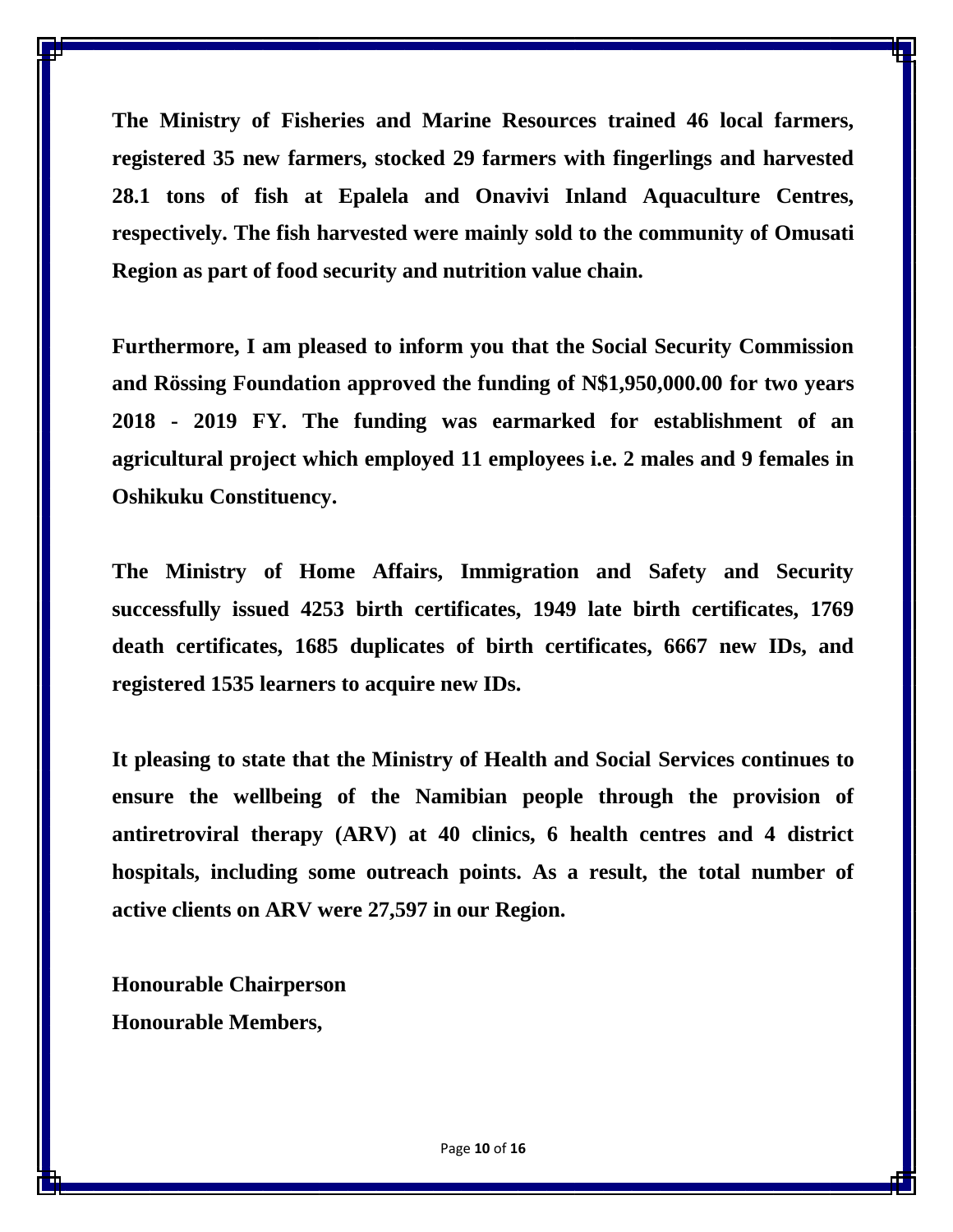**Moreover, literacy rate in the Region stood at 88% as per Census 2011. Apart from literacy classes, Adult Education offers other programmes such as the Adult Skills Development for Self-Employment (ASDSE), Community Learning and Development Centre (CLDC), and the Family Literacy Programme. During the FY 2019/2020, the number of parents participated in the Family Literacy Programme stood at 927 while during the FY 2020/2021, it stood at 973.** 

**Though, there is a slight decline in the number of literacy centres in recent years due to several factors such as quota allocation of promoters per Region and the impact of COVID-19, just to mention but a few. During the FY 2019/2020, the number of literacy centres stood at 112 while during the FY 2020/2021, it stood at 109.** 

**As far as academic performance is concerned, Omusati is indeed the Best performing Region in Mathematics for the past consecutive years at Namibia Secondary School Certificate (NSSC) Ordinary Level with 56.8%. Omusati is also the Best performing Region in Biology for the past consecutive years at NSSC Ordinary Level with 40.9%. It is worth noting that the Region was ranked at 5th position in NSSC Ordinary Level Physical Science with 41%.**

**In 2019, Negumbo Secondary School was ranked 4th nationally in Namibia Secondary School Certificate Higher Level Examinations amongst public schools' performance in 2019 while Canisianum RHS was ranked 3rd amongst private schools.**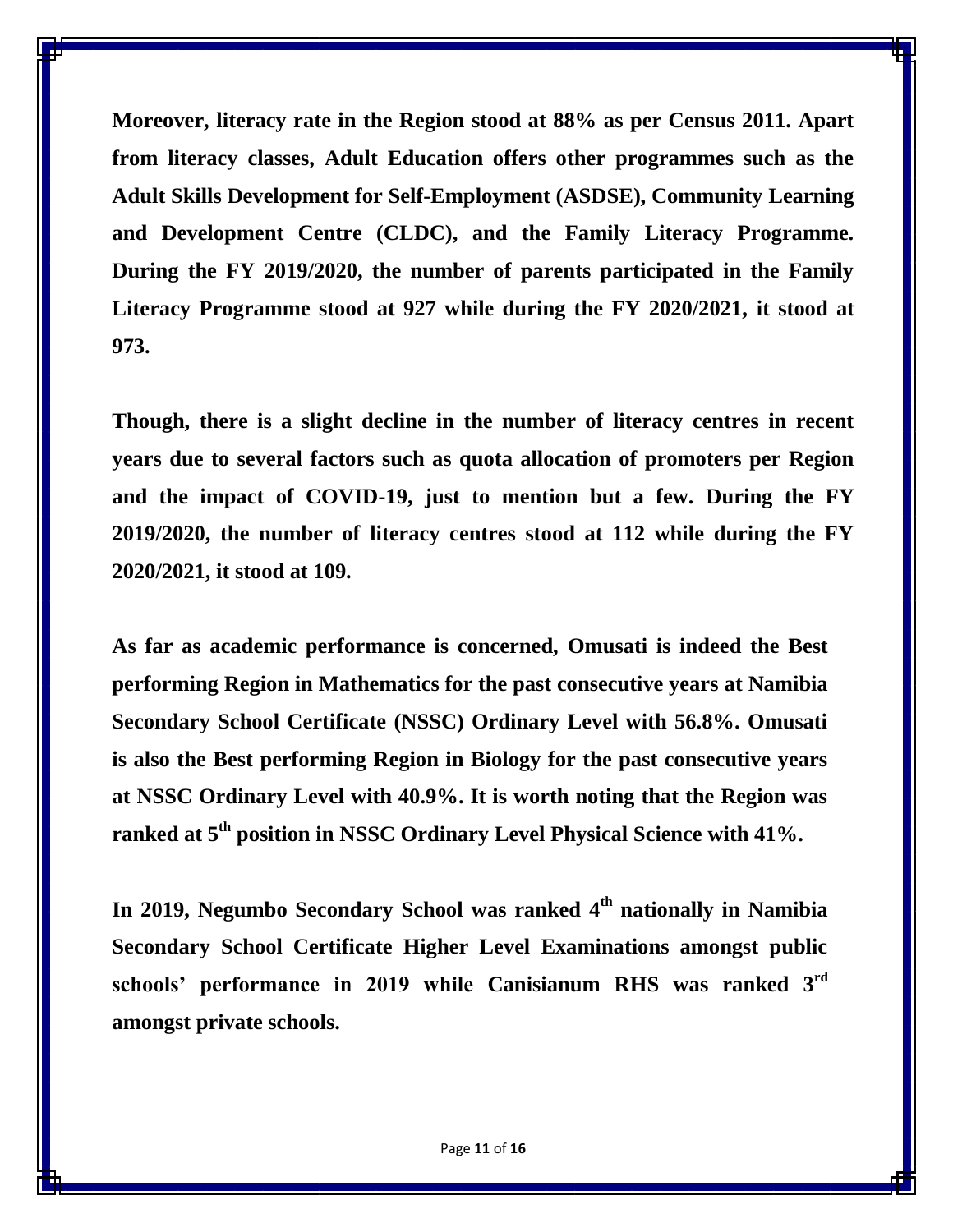**Similarly, in 2020 Onawa SSS was ranked 2nd nationally in Namibia Secondary School Certificate Ordinary Level Examinations amongst public schools' performance, while Canisianum Roman Catholic High School was ranked 2 nd in Namibia Secondary School Certificate Ordinary Level Examinations amongst private schools.**

**Unlike in other Regions where schools are without enough learners at the Advanced Subsidiary Level, the number of learners who performed and achieved requirements in Omusati Region demanded and dictated for increased Advanced Subsidiary Schools. Thus, David Sheehama Senior Secondary School and Shikongo Iipinge Senior Secondary School are earmarked to offer Advanced Subsidiary Level as from 2022 Academic Year.** 

**Honourable Chairperson Honourable Members,**

**Pertaining to crime prevention in the Region the crime rate has been fluctuating during the period under review with assault cases, stock theft and break-in on alarming increase attributed to alcohol and drug abuse. The Region has also experienced unprecedented emergence of cases of dealing in illicit drugs and illegal hunting of specially protected species.** 

**During the State of Emergency lockdown where movements of people were restricted and sale of alcohol was totally banned, common crimes were relatively low.**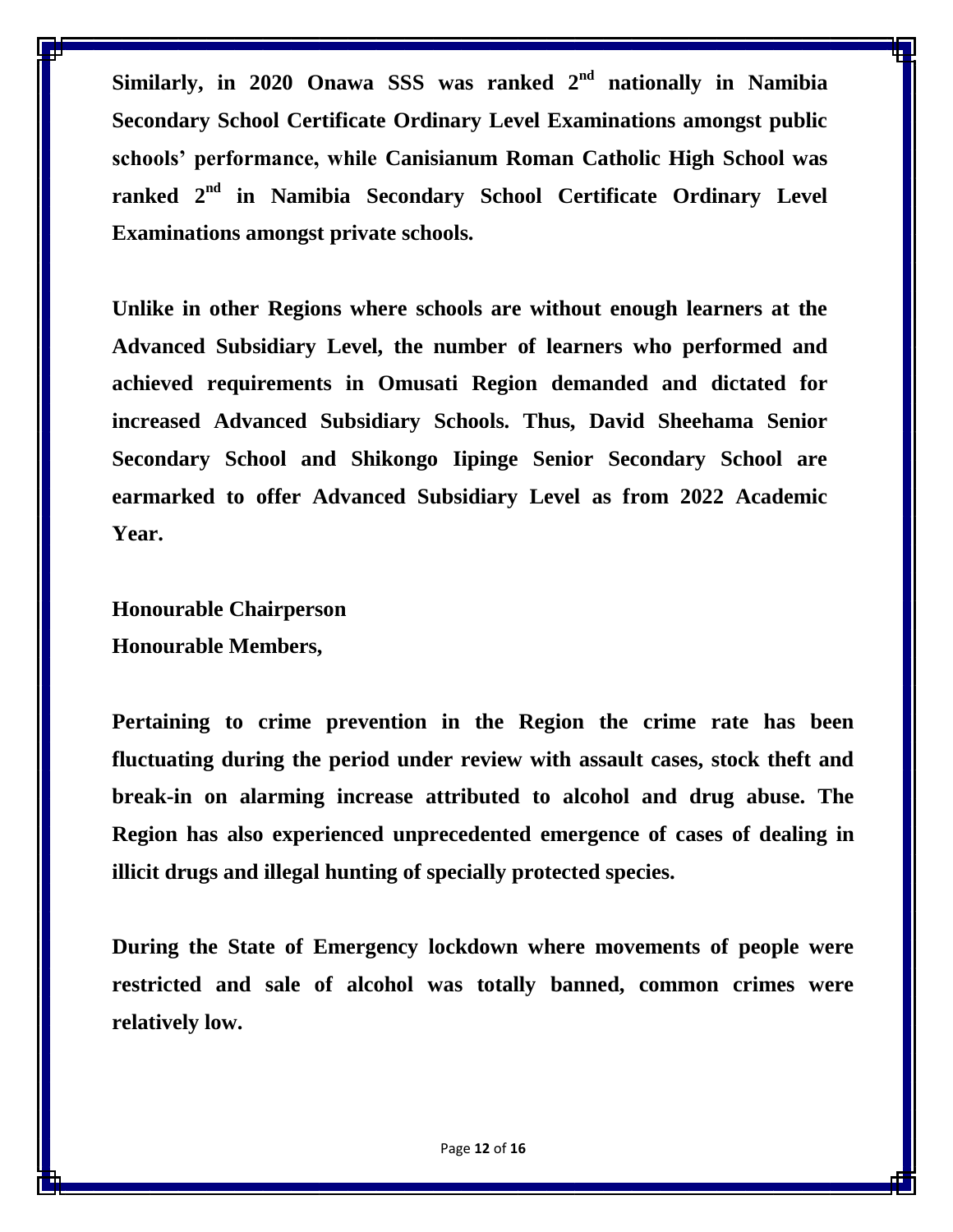**However, crime increased in numeric digits due to the enforcement of lockdown regulations where many cases were opened by the police against the citizens for non-compliance to State of Emergency regulations. NB: For comparison reasons, kindly refer to the tables below.**

*The following table and chart indicate statistics of crime trend, as reported at the stations during the period under review:*

| <b>STATIO</b> | <b>JAN</b>     | FE |                         | <b>MA AP</b> | $\mathbf{M}$   | JU             | JU             | AU               | <b>SE</b> | <b>OC</b> | NO                      | <b>DE</b>   | <b>TOT</b> |
|---------------|----------------|----|-------------------------|--------------|----------------|----------------|----------------|------------------|-----------|-----------|-------------------------|-------------|------------|
| ${\bf N}$     |                | B  | $\mathbf R$             | $\mathbf R$  | <b>AY</b>      | N              | L              | G                | ${\bf P}$ | T         | $\overline{\mathbf{V}}$ | $\mathbf C$ | AL         |
| 2020          |                |    |                         |              |                |                |                |                  |           |           |                         |             |            |
| <b>OUTAPI</b> | 73             | 77 | <b>10</b>               | 81           | 78             | 90             | 11             | 62               | 93        | 10        | 88                      | 11          | 1085       |
|               |                |    | $\overline{\mathbf{3}}$ |              |                |                | 8              |                  |           | 9         |                         | 3           |            |
| <b>OKAHA</b>  | 59             | 77 | 78                      | 46           | 49             | 41             | 71             | 10               | 69        | 64        | 73                      | 72          | 801        |
| $\mathbf 0$   |                |    |                         |              |                |                |                | $\boldsymbol{2}$ |           |           |                         |             |            |
| <b>ONANDJ</b> | 19             | 23 | 23                      | 28           | 28             | 18             | 40             | 52               | 29        | 27        | 17                      | 42          | 346        |
| <b>ABA</b>    |                |    |                         |              |                |                |                |                  |           |           |                         |             |            |
| <b>OSHIKU</b> | 25             | 14 | 21                      | 26           | 19             | 29             | 34             | 39               | 37        | 26        | 34                      | 34          | 338        |
| KU            |                |    |                         |              |                |                |                |                  |           |           |                         |             |            |
| <b>ONESI</b>  | 10             | 12 | 0 <sub>5</sub>          | 04           | 01             | 10             | 0 <sub>5</sub> | 07               | 06        | 10        | 06                      | 14          | 90         |
| <b>OGONG</b>  | <b>10</b>      | 08 | 19                      | 10           | 0 <sub>5</sub> | 06             | 05             | 17               | 23        | 08        | 13                      | <b>16</b>   | <b>140</b> |
| $\mathbf{O}$  |                |    |                         |              |                |                |                |                  |           |           |                         |             |            |
| <b>OMAHE</b>  | <b>10</b>      | 09 | 07                      | 11           | 10             | 0 <sub>5</sub> | 09             | 11               | 08        | 02        | 08                      | 06          | 96         |
| <b>NENE</b>   |                |    |                         |              |                |                |                |                  |           |           |                         |             |            |
| <b>OSHIFO</b> | 13             | 12 | 12                      | 03           | 12             | 17             | 12             | 15               | 15        | 09        | 08                      | 15          | 143        |
| <b>ONAAN</b>  | 0 <sub>5</sub> | 04 | 12                      | 11           | 02             | 09             | 0 <sub>5</sub> | 11               | 18        | 06        | 12                      | 06          | 101        |
| <b>DA</b>     |                |    |                         |              |                |                |                |                  |           |           |                         |             |            |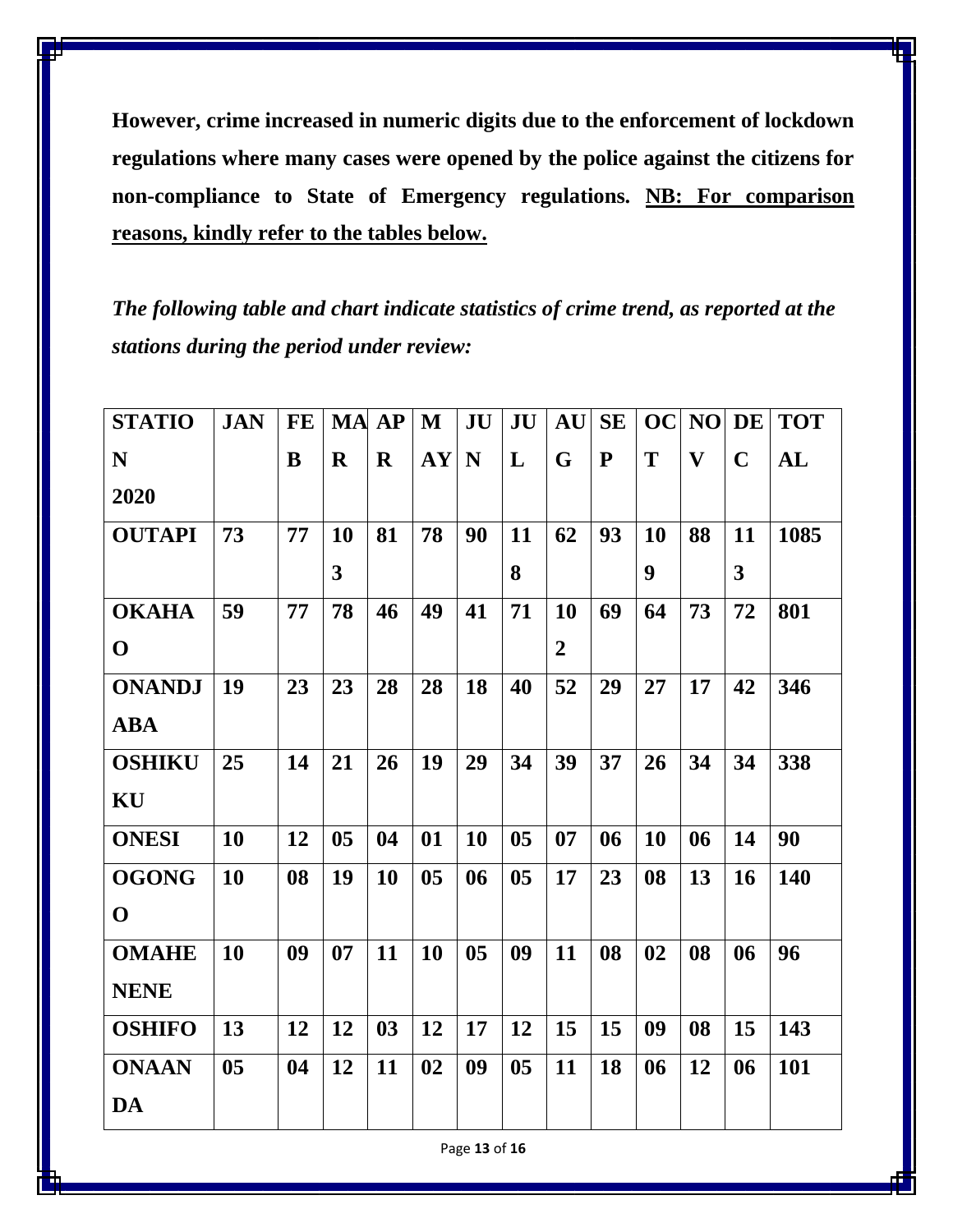| <b>RUACA</b>  | 03         | 09        | 06           | 0 <sub>5</sub> | 09             | 08               | <b>10</b> | 04 | 13        | 04        | <b>10</b>    | 09          | 90         |
|---------------|------------|-----------|--------------|----------------|----------------|------------------|-----------|----|-----------|-----------|--------------|-------------|------------|
| <b>NA</b>     |            |           |              |                |                |                  |           |    |           |           |              |             |            |
| <b>ETAYI</b>  | 14         | 17        | 13           | 14             | 07             | 21               | 15        | 17 | 30        | <b>16</b> | 09           | <b>16</b>   | 189        |
| <b>TSANDI</b> | 29         | 23        | <b>16</b>    | 26             | 17             | <b>16</b>        | 22        | 21 | 19        | 15        | 33           | 23          | 260        |
| <b>TOTAL</b>  | 270        | 28        | 31           | 26             | 23             | 27               | 34        | 35 | 36        | 29        | 31           | 36          | 3679       |
|               |            | 5         | 5            | 5              | $\overline{7}$ | $\boldsymbol{0}$ | 6         | 8  | $\bf{0}$  | 6         | $\mathbf{1}$ | 6           |            |
| <b>STATIO</b> | <b>JAN</b> | <b>FE</b> | <b>MA</b> AP |                | $\mathbf{M}$   | JU               | JU        | AU | <b>SE</b> | <b>OC</b> | NO           | DE          | <b>TOT</b> |
| N             |            | B         | $\mathbf R$  | $\mathbf R$    | AY             | N                | L         | G  | ${\bf P}$ | T         | $\mathbf{V}$ | $\mathbf C$ | AL         |
| 2021          |            |           |              |                |                |                  |           |    |           |           |              |             |            |
| <b>OUTAPI</b> | 97         | 11        | 11           | 11             | 86             |                  |           |    |           |           |              |             |            |
|               |            | 9         | $\mathbf{3}$ | 8              |                |                  |           |    |           |           |              |             |            |
| <b>OKAHA</b>  | 60         | 73        | 79           | 59             | 73             |                  |           |    |           |           |              |             |            |
| $\mathbf 0$   |            |           |              |                |                |                  |           |    |           |           |              |             |            |
| <b>ONANDJ</b> | 33         | 34        | 60           | 22             | 22             |                  |           |    |           |           |              |             |            |
| <b>ABA</b>    |            |           |              |                |                |                  |           |    |           |           |              |             |            |
| <b>OSHIKU</b> | 32         | 23        | 23           | 29             | 20             |                  |           |    |           |           |              |             |            |
| KU            |            |           |              |                |                |                  |           |    |           |           |              |             |            |
| <b>ONESI</b>  | 08         | 04        | 11           | 03             | 08             |                  |           |    |           |           |              |             |            |
| <b>OGONG</b>  | 14         | 10        | 15           | 14             | 06             |                  |           |    |           |           |              |             |            |
| $\mathbf 0$   |            |           |              |                |                |                  |           |    |           |           |              |             |            |
| <b>OMAHE</b>  | 01         | 01        | 04           | 08             | 07             |                  |           |    |           |           |              |             |            |
| <b>NENE</b>   |            |           |              |                |                |                  |           |    |           |           |              |             |            |
| <b>OSHIFO</b> | 11         | 15        | 12           | 17             | 19             |                  |           |    |           |           |              |             |            |
| <b>ONAAN</b>  | 11         | 06        | 09           | 15             | 08             |                  |           |    |           |           |              |             |            |
| DA            |            |           |              |                |                |                  |           |    |           |           |              |             |            |
| <b>RUACA</b>  | 10         | 09        | 14           | 07             | 08             |                  |           |    |           |           |              |             |            |
| <b>NA</b>     |            |           |              |                |                |                  |           |    |           |           |              |             |            |

Page **14** of **16**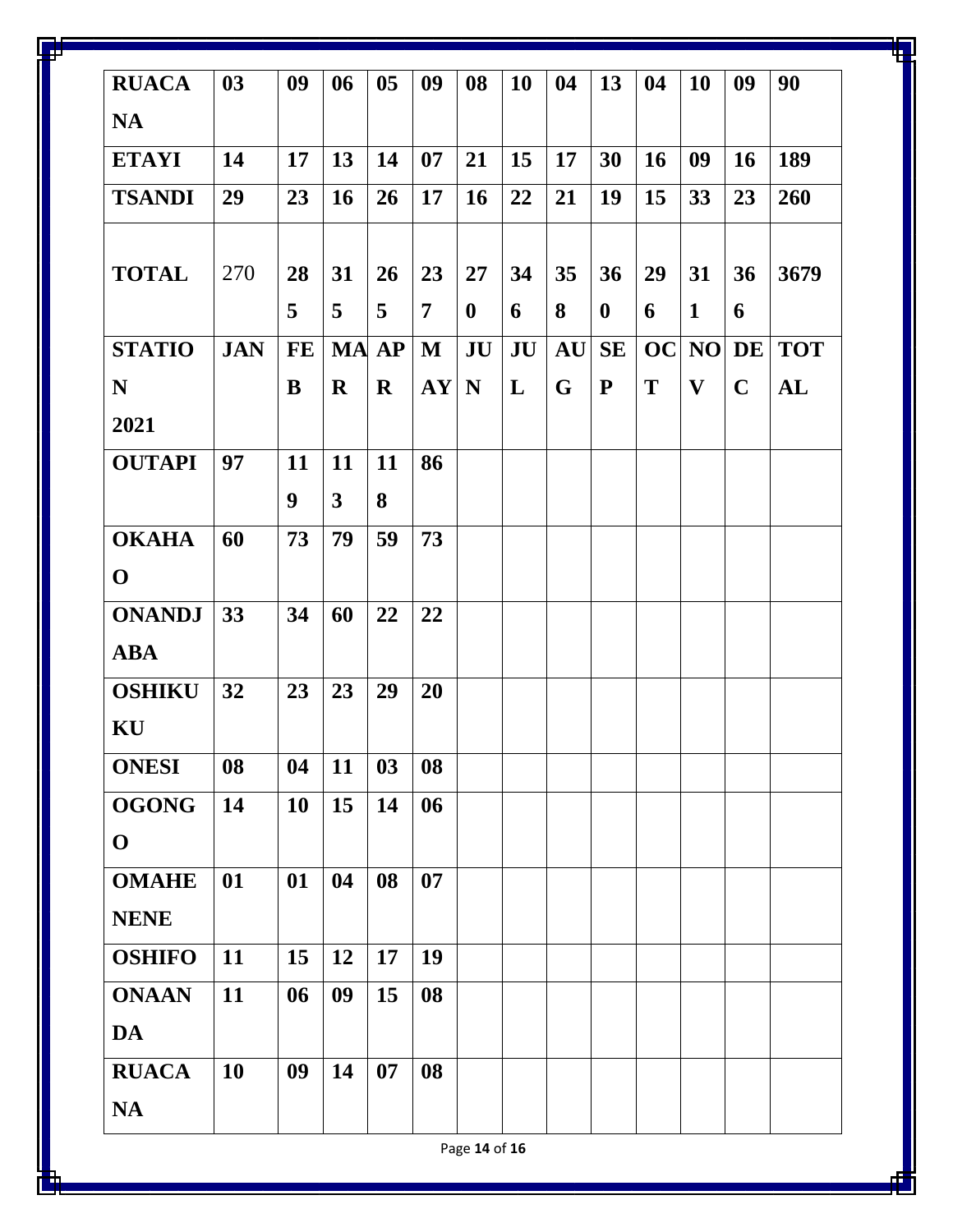| <b>ETAYI</b>  | 14  | 08        | 11 13 |    | 06 |  |  |  |      |
|---------------|-----|-----------|-------|----|----|--|--|--|------|
| $TSANDI$   21 |     | <b>15</b> | 27    | 27 | 34 |  |  |  |      |
|               | 312 | 31        | 37    | 33 | 29 |  |  |  | 1636 |
| <b>TOTAL</b>  |     | Ħ         | 8     |    |    |  |  |  |      |

**Most prevalent common cases are assault related cases, due to drugs and alcohol abuse induced, theft related cases, housebreaking with intent to steal and theft (mostly committed by criminals in conjunction with syndicates from other Regions), fraud, Contravention of Liquor Act and possession of cannabis are also on increase.**

**Relating to Gender-Based Violence crimes, have been also fluctuating due to Covid-19 lockdown and application of stringent regulations on sale of alcohol last year. Like in common crimes, assault cases are most prevalent cases in the Region. The perpetration of these cases is attributed to either alcohol abuse or other social issues such botched marriages, broken family ties or failed relationships. Others includes assault with intent to do grievous bodily harm, assault by threats, common assault and rape. A total number of 614 gender based violence were reported i.e. 431 during the 2020 and 183 to date.** 

**Besides the said achievements, the below are challenges that affect the efforts of crime prevention in the Region such as lack of human resources, scarcity of transport and shortage of necessary equipment. The Region is still awaiting for tarring Tsandi-Onesi-Epalela and Omugulugwoombashe Gravel Roads and the construction of Ombafi-Iipanda-Epato Road.**